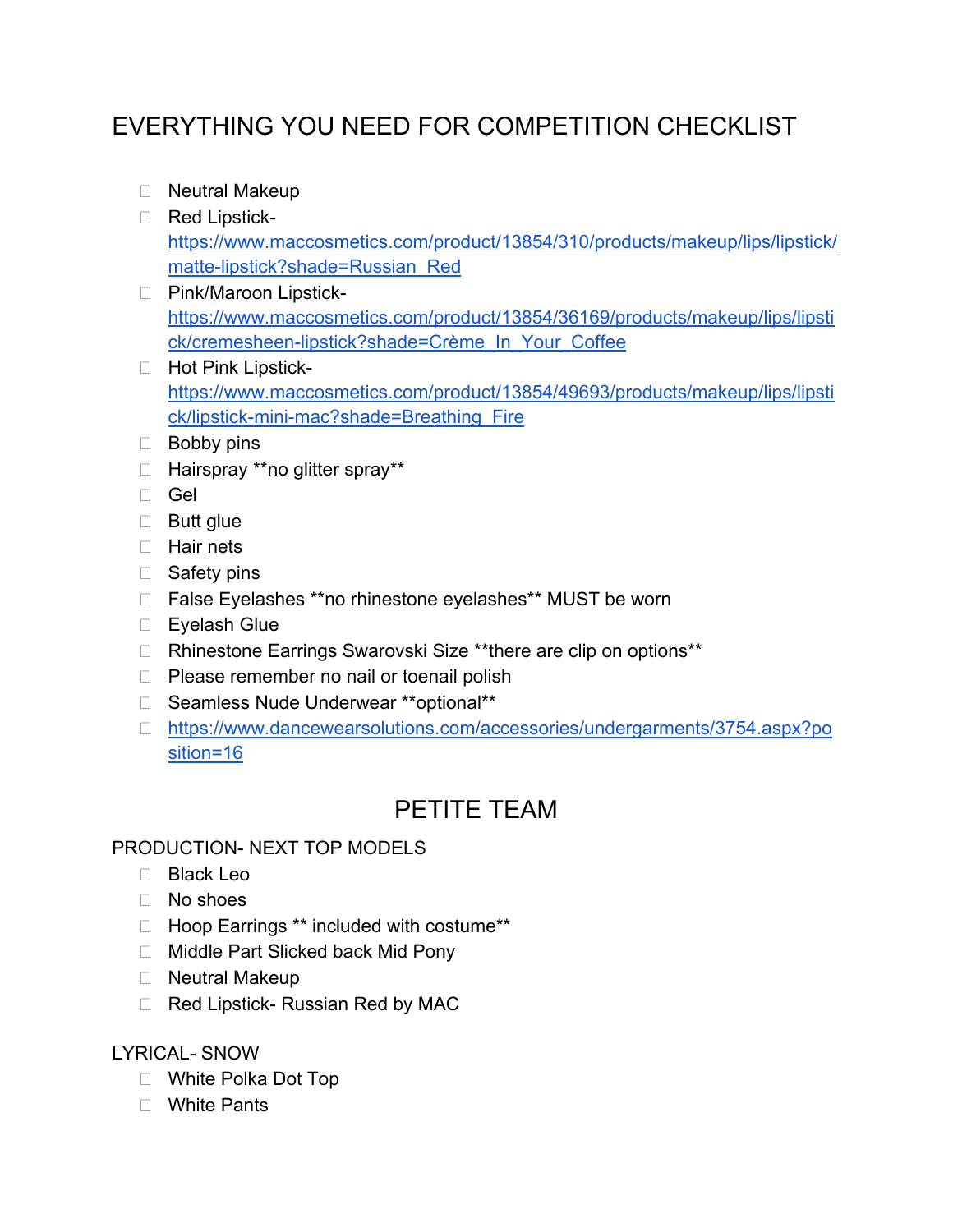- □ Middle Part Mid-Pony
- No shoes
- □ Neutral Makeup
- □ Pink Lipstick- Creme In Your Coffee by MAC
- □ Hoop Earrings \*\*production\*\*

#### JAZZ- DIVE IN THE POOL

- □ Blue and Green Swimsuit
- □ Floral Headpiece
- □ Middle Part Mid-Pony
- No shoes
- □ Neutral Makeup
- □ Red Lipstick- Russian Red by MAC
- □ Hoop Earrings \*\*production earrings\*\*
- □ Nude seamless or no underwear

#### TAP- CUBAN PETE

- □ Pink and Green Top
- □ Pink and Green Bottoms
- □ Green Arm Cuffs
- □ Green Hair bow
- □ Middle Part Mid-Pony
- □ Tap Shoes
- □ Neutral Makeup
- □ Pink Lipstick- Breathing Fire by MAC
- □ Rhinestone Earrings Swarovski Medium Size \*\*there are clip on options\*\*
- $\Box$  Nude seamless or no underwear

#### MUSICAL THEATRE- REVOLTING CHILDREN

- □ Middle Part Mid-Pony
- □ Tan Jazz Shoes
- □ Neutral Makeup
- □ Red Lipstick- Russian Red by MAC
- □ Rhinestone Earrings Swarovski Medium Size \*\*there are clip on options\*\*
- □ Nude seamless or no underwear

#### HIP HOP- WIND IT UP

- Pink Top
- □ Jogger Bottoms